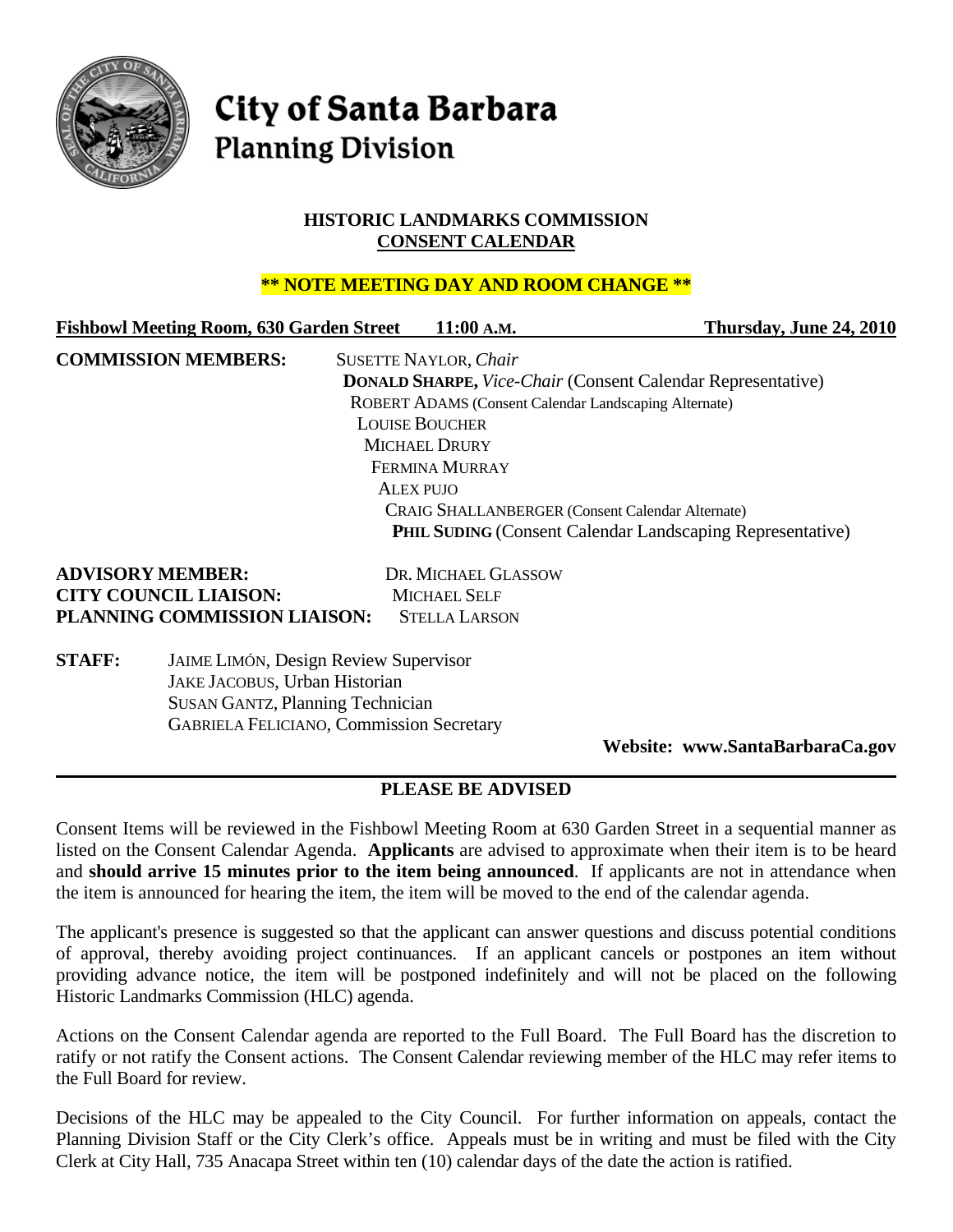## **NEW ITEM**

#### **A. 200 E CARRILLO ST** DUMMY Zone

Assessor's Parcel Number: 029-211-0RW Application Number: MST2010-00162 Owner: City of Santa Barbara Applicant: NextG Networks, Inc. Business Name: NextG Networks

(Proposal to replace an existing 20'-0" tall wood utility pole on the public sidewalk right-of-way with a new 25'-0" tall wood pole with 2'-0" microcell antenna on top. Also proposed is an underground vault and associated underground equipment. This additional location is part of the NextG Networks installation throughout the city.)

## **(Comments only to the Community Development Director.)**

## **REVIEW AFTER FINAL**

#### **B. 1324 STATE G** C-2 Zone

| Assessor's Parcel Number:  | 039-132-015          |
|----------------------------|----------------------|
| <b>Application Number:</b> | MST2009-00354        |
| Owner:                     | Arlington Plaza, LLC |
| Architect:                 | Pujo & Associates    |
|                            |                      |

(Proposal for alterations to an existing parking lot to create an outdoor dining patio. The project will include relocation of trash enclosure, new garden walls, a fountain, landscape planters, eight tables, and 18 chairs.)

## **NEW ITEM**

| U. | 27 E COTA ST<br>______ | C-M Zone |  |
|----|------------------------|----------|--|
|    |                        |          |  |

Assessor's Parcel Number: 037-132-033 Application Number: MST2010-00180 Owner: David Jay Architect: AB Design Studio

(Proposed replacement of an existing roll-up door with a new storefront system in an existing commercial space. The warehouse use will be converted to office use in this parcel located in the 100% Parking Zone of Benefit.)